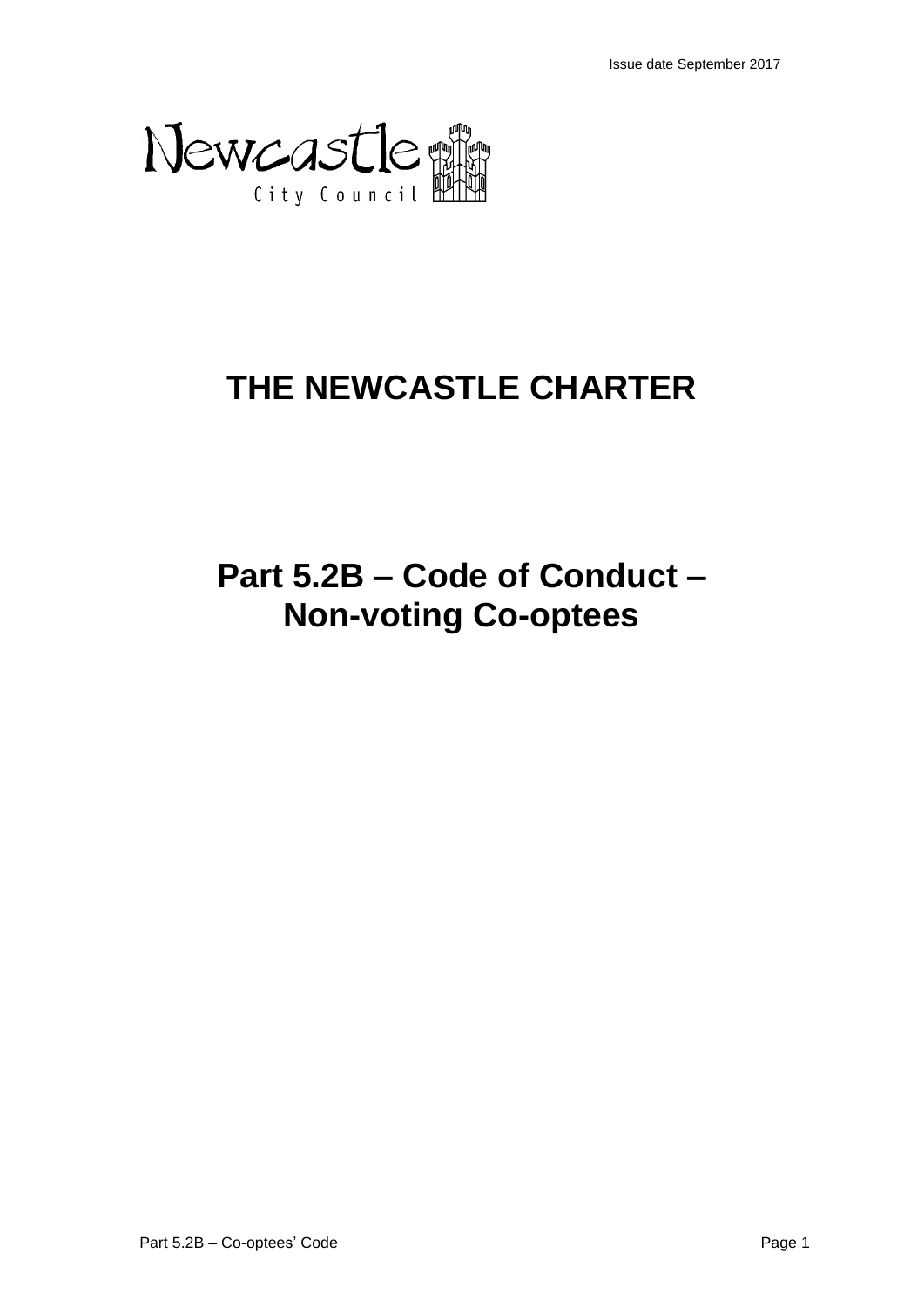# **Notes:-**

The code of conduct at Part 5.2A applies to councillors and voting co-optees.

This code of conduct applies to all other co-optees, i.e. non-voting co-optees.

# **Authorisation**

The code was approved by Constitutional Committee on 6 November 2012.

In 2013, the Committee on Standards in Public Life amended the descriptions of the seven principles. Annex 1 of the code was amended to reflect those revised descriptions.

Paragraph 2 of the code was amended by City Council on 6 September 2017.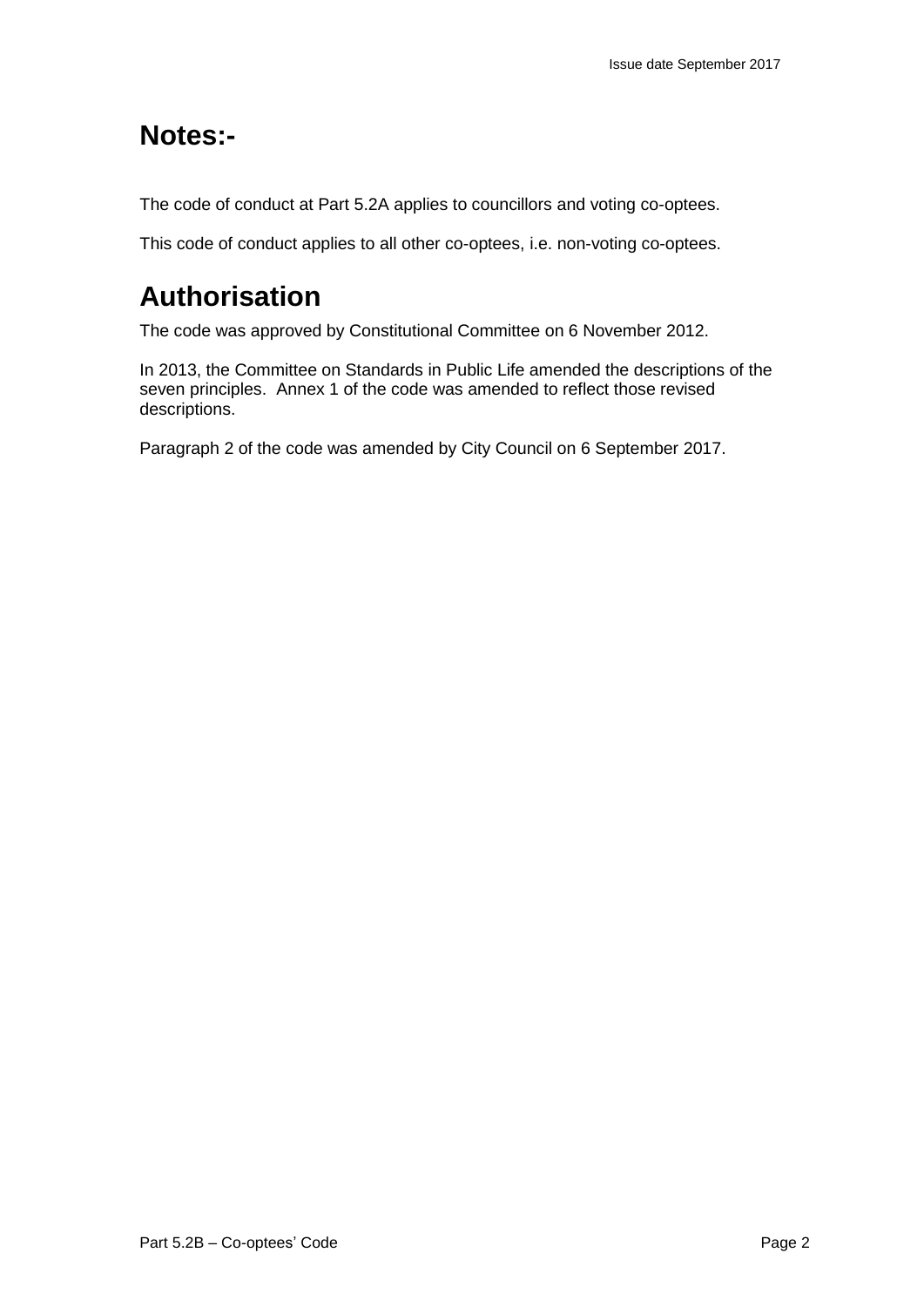# **Code of Conduct for Non-Voting Co-opted Members**

Newcastle upon Tyne City Council ("the Council") has adopted the following code which has effect from 6 November 2012 and which sets out the conduct that is expected of Non-Voting Co-opted Members of the Council when they are acting in that capacity.

**This means the code applies whenever you (a) conduct the business of the Council (including the business of your office as a Non-Voting Co-opted Member) or (b) act, claim to act or give the impression you are acting as a representative of the Council.**

'Non-Voting Co-opted Member' means any person who is a member of any committee or sub-committee of the Council but is not one of its elected members and is not entitled to vote on any question which falls to be decided by that committee or sub-committee.

'member' means any elected or co-opted member of the Council.

The code is intended to be consistent with Nolan's Seven Principles of Public Life, and should be read in the light of those principles, namely that Council members will act with selflessness, integrity, objectivity, accountability, openness, honesty and leadership. Those Principles are not part of this Code but are set out in full at Annex 1 for information.

# **Part 1 - General Conduct**

- 1. You must treat others with respect, including Council officers and members.
- 2. You must not bully or harass any person (including specifically any Council employee) and you must not intimidate or improperly influence, or attempt to intimidate or improperly influence, any person who is involved in any complaint about any alleged breach of this code of conduct.

#### (Note:

Bullying may be characterised as:

offensive, intimidating, malicious or insulting behaviour; or

• an abuse or misuse of power in a way that intends to undermine, humiliate, criticise unfairly or injure someone.

Harassment may be characterised as unwanted conduct which has the purpose or effect of violating an individual's dignity or creating an intimidating, hostile, degrading, humiliating or offensive environment for an individual.

Bullying and/or harassment may take many forms and may relate to a variety of issues. For example, bullying and harassment may relate to:

- $\bullet$  age
- disability
- gender reassignment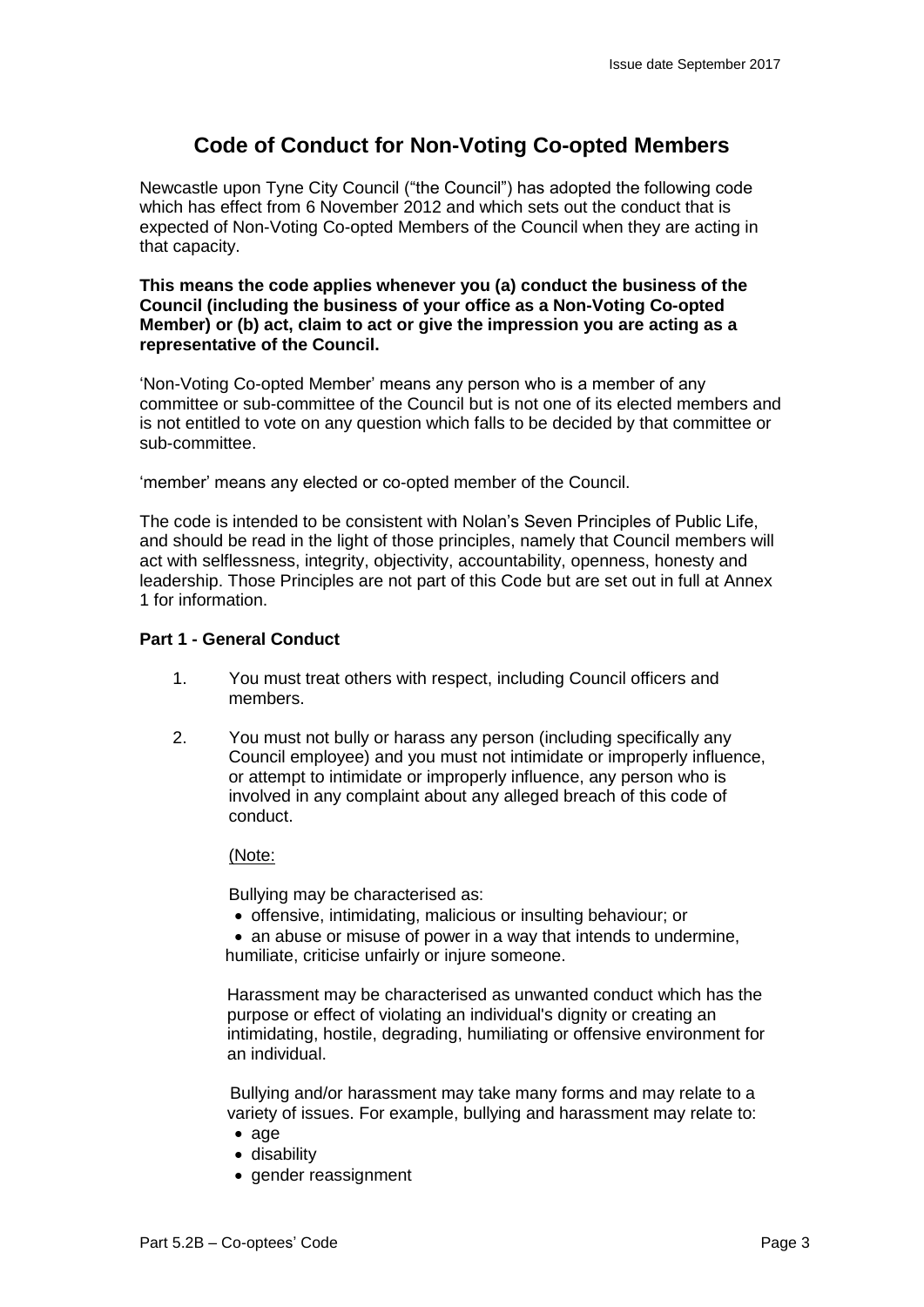- $\bullet$  race
- religion
- belief
- $s$
- sexual orientation

However, this list is not exhaustive and any form of bullying or harassment is prohibited by the Code of Conduct.)

- 3 You must not do anything which compromises or is likely to compromise the impartiality of anyone who works for or on behalf of the Council.
- 4. You must not conduct yourself in a manner which could reasonably be regarded as bringing the Council, or your office as a Non-Voting Coopted Member of the Council, into disrepute.
- 5. You must not use or attempt to use your position as a Non-Voting Coopted Member improperly to confer on or secure for yourself or any other person any advantage or disadvantage.
- 6. You must comply with any Protocol adopted by the Council which seeks to regulate the conduct of its members and which the Council has specifically declared should fall within the provisions of this code of conduct and which is listed in Annex 4 to this Code.
- 7. When using or authorising the use by others of the resources of the Council, you must act in accordance with the Council's reasonable requirements (as set out in such protocol as it may adopt from time to time for these purposes) and must ensure they are not used for party political purposes.
- 8. You must not prevent, or attempt to prevent, another person from gaining access to information to which they are entitled by law.
- 9. You must not disclose information which is given to you in confidence, or information which you believe or ought reasonably to be aware is of a confidential nature, unless:
	- (a) You have the consent of a person authorised to give it; or
	- (b) You are required by law to do so; or
	- (c) The disclosure is made to a third party for the purpose of obtaining professional advice, provided that the third party agrees not to disclose the information to any other person; or
	- (d) The disclosure is reasonable and in the public interest and made in good faith.
	- 10. Where you have been involved in making any decision by the Council which is subsequently subject to scrutiny by an overview and scrutiny committee of the Council, you must not take part in that scrutiny process except to the extent you may be invited by the committee to give evidence to, or otherwise assist, it. In this paragraph, 'scrutiny' means the formal examination of a policy or decision previously approved or taken by or on behalf of the Council in order to reach a view as to its merits or effectiveness.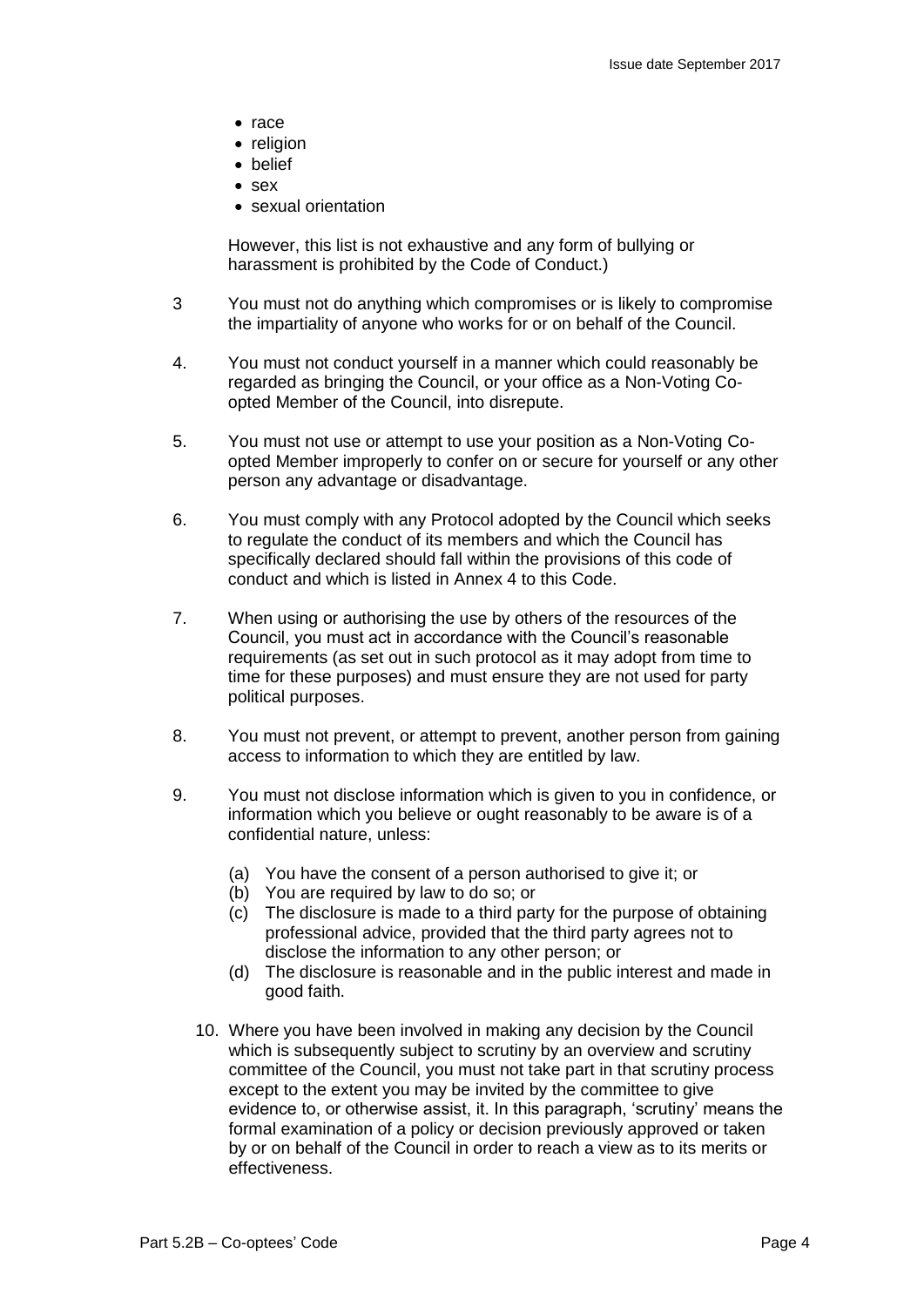#### **Part 2 - Registration of interests**

- 11. You must register in the Council's Register of Members Interests information about your registerable personal interests. In this code of conduct 'your registerable personal interests' means:
	- (a) any Pecuniary Interest as set out in Annex 2; or
	- (b) any other interest held by you as set out in Annex 3.

You must register information about your registerable personal interests by giving written notice to the Monitoring Officer, who maintains the Register, within 28 days of:

- your appointment as a Non-Voting Co-opted Member; and
- any change taking place in your registerable personal interests.
- 12. Where you think that disclosure of the details of any of your registerable personal interests could lead to you, or a person connected with you, being subject to violence or intimidation, the Monitoring Officer may at your request make a note on the Register that you have a personal interest, details of which are withheld.

#### **Part 3 – Non-registerable interests**

- 13. You will have a non-registerable personal interest when you attend a meeting of the Council or Cabinet, or one of their committees or subcommittees, and you are, or ought reasonably to be, aware that a decision in relation to an item of business which is to be transacted might reasonably be regarded as affecting your well being or financial position, or the well being or financial position of a person described in paragraph 14, to a greater extent than most inhabitants of the area affected by the decision.
- 14. The persons referred to in paragraph 13 are:
	- (a) a member of your family;
	- (b) any person with whom you have a close association;
	- (c) in relation to persons described in (a) and (b), their employer, any firm in which they are a partner, or company of which they are a director or shareholder.

#### (Note:

- (a) "A member of your family" means: your partner (i.e. your spouse, civil partner or anyone with whom you live in a similar capacity); your parent or parent-in-law; any child, stepchild or sibling of you or your partner; your grandparent, grandchild, aunt, uncle, nephew or niece; and the partners of any of those people.
- (b) You have a "close association" with someone if your relationship is such that a reasonable member of the public might think you would be prepared to favour or disadvantage that person when deciding a matter which affects them).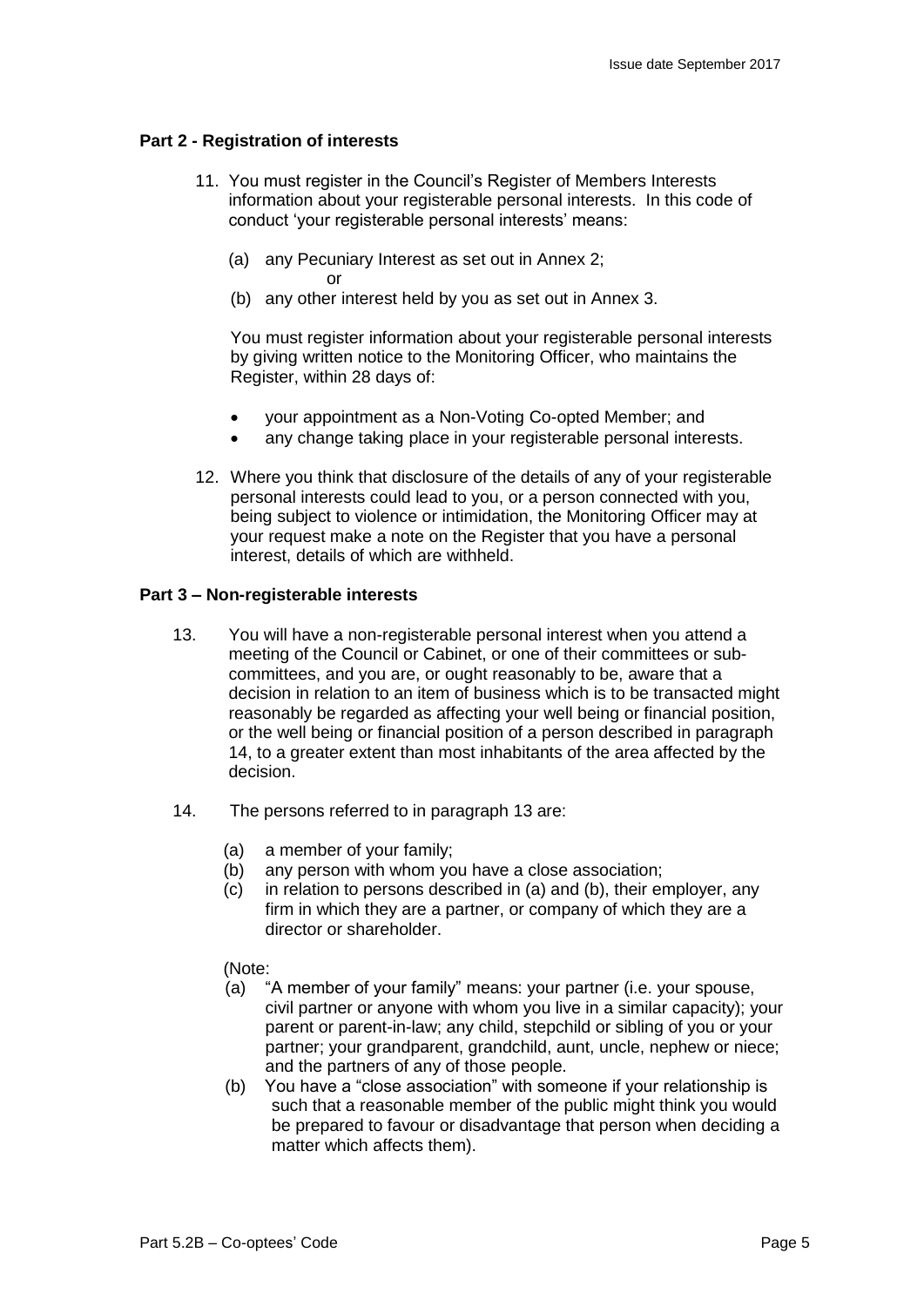15. When you attend a meeting of the Council or Cabinet, or one of their committees or sub-committees, and you are aware that you have a nonregisterable interest in an item of business (as defined in paragraph 13) you must disclose that interest to the meeting before consideration of that item begins or (if later) when you become aware of the interest.

#### **Part 4 - Non-Participation in Council Business**

- 16. When you attend a meeting of the Council or Cabinet, or one of their committees or sub-committees, and you are aware that the criteria set out in paragraph 17 are satisfied in relation to any matter to be considered, or being considered at that meeting, you must:
	- (a) Declare that fact to the meeting;
	- (b) Not participate (or further participate) in any discussion of the matter at the meeting; and
	- (c) Not participate in any vote (or further vote) taken on the matter at the meeting;
	- (d) Leave the room whilst the matter is being discussed.
- 17. The criteria for the purposes of paragraph 16 are that:
	- (a) You have a registerable or non-registerable personal interest in the matter which is such that a member of the public knowing the relevant facts would reasonably think it so significant that it is likely to prejudice your judgement of the public interest; **and either**
	- (b) The matter will affect the financial position of yourself or one of the persons or bodies referred to in paragraph 14 or in any of your register entries; **or**
	- (c) The matter concerns a request for any permission, licence, consent or registration which relates to or affects any of the persons referred to in paragraph 14 or in any of your register entries.
- 18. Paragraphs 16 to 17 do not apply if (i) you have a relevant dispensation under section 33 of the Localism Act 2011 or (ii) your interest arises only from the offer of a gift or hospitality which you have refused or (iii) the matter in question relates to any of the following functions of the Council:

 (a) housing, where you are a Council tenant provided the matter does not relate particularly to your tenancy or lease;

(b) school meals or school transport, where you are a parent or guardian of a child in full-time education or a parent governor of a school, unless the matter relates particularly to the school your child attends;

(c) statutory sick pay where you are in receipt of, or entitled to receipt of, such pay;

- (d) an allowance, payment or indemnity given to members;
- (e) any ceremonial honour given to members; and
- (f) setting council tax or a precept under the Local Government Finance Act 1992.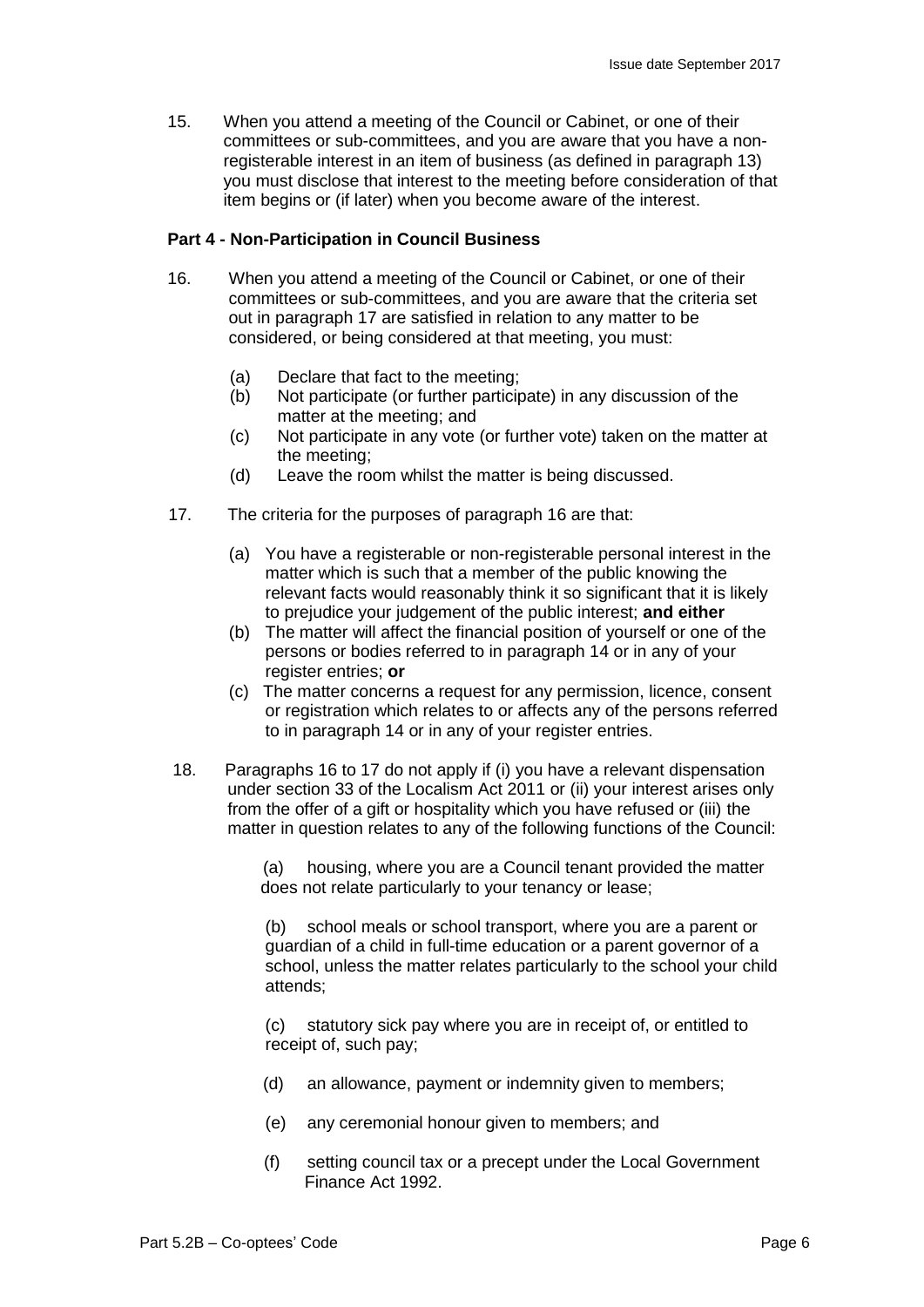## **Annex 1 to Code of Conduct**

## **Nolan's Seven Principles of Public Life**

The principles of public life apply to anyone who works as a public office-holder. This includes all those who are elected or appointed to public office, nationally and locally, and all people appointed to work in the civil service, local government, the police, courts and probation services, NDPBs, and in the health, education, social and care services. All public office-holders are both servants of the public and stewards of public resources. The principles also have application to all those in other sectors delivering public services.

# **Selflessness**

Holders of public office should act solely in terms of the public interest.

# **Integrity**

Holders of public office must avoid placing themselves under any obligation to people or organisations that might try inappropriately to influence them in their work. They should not act or take decisions in order to gain financial or other material benefits for themselves, their family, or their friends. They must declare and resolve any interests and relationships.

# **Objectivity**

Holders of public office must act and take decisions impartially, fairly and on merit, using the best evidence and without discrimination or bias.

# **Accountability**

Holders of public office are accountable to the public for their decisions and actions and must submit themselves to the scrutiny necessary to ensure this.

# **Openness**

Holders of public office should act and take decisions in an open and transparent manner. Information should not be withheld from the public unless there are clear and lawful reasons for so doing.

# **Honesty**

Holders of public office should be truthful.

# **Leadership**

Holders of public office should exhibit these principles in their own behaviour. They should actively promote and robustly support the principles and be willing to challenge poor behaviour wherever it occurs.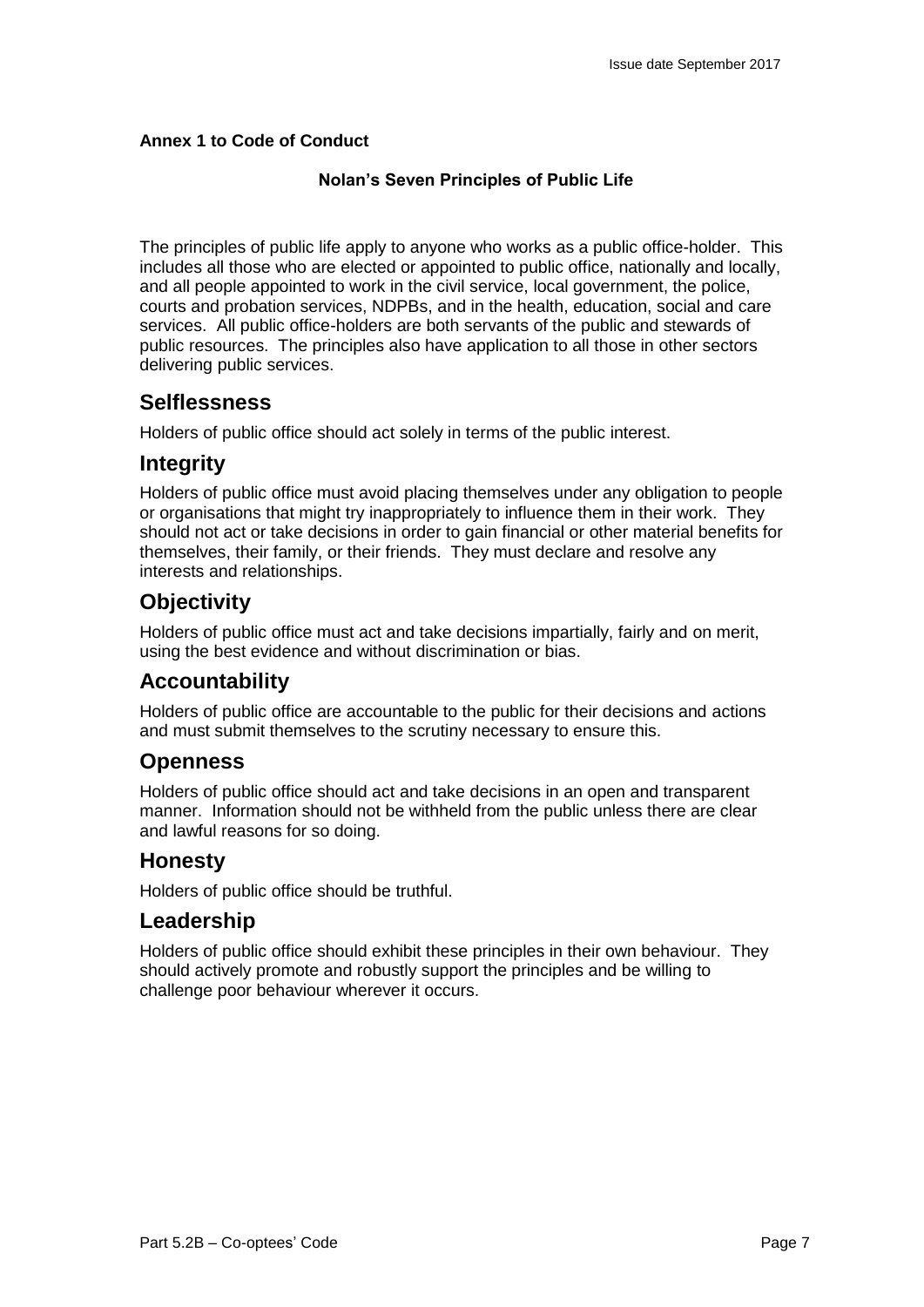## **Annex 2 to Code of Conduct**

## **Pecuniary Interests**

**Please Note**: The following interests are Pecuniary Interests if they are an interest of either (a) **yourself**, or (b) **your spouse or civil partner**, or (c) **a person with whom you are living as husband and wife**, or (d) **a person with whom you are living as if you were civil partners** (all of whom are referred to as "relevant persons"):-

**Employment, office, trade, profession or vocation** - Any employment, office, trade, profession or vocation carried on for profit or gain.

**Sponsorship** - Any payment or provision of any other financial benefit (other than from the relevant authority) made or provided within the relevant period in respect of any expenses incurred by you in carrying out your duties as a member, or towards your election expenses.

This includes any payment or financial benefit from a trade union within the meaning of the Trade Union and Labour Relations (Consolidation) Act 1992.

**Contracts** - Any contract which is made between the relevant person (or a body in which the relevant person has a beneficial interest) and the Council -(a) under which goods or services are to be provided or works are to be executed; and

(b) which has not been fully discharged.

**Land** - Any beneficial interest in land which is within the area of the Council.

**Licences** - Any licence (alone or jointly with others) to occupy land in the area of the Council for a month or longer.

**Corporate tenancies** - Any tenancy where (to your knowledge)—

(a) the landlord is the Council; and

(b) the tenant is a body in which the relevant person has a beneficial interest.

**Securities** - Any beneficial interest in securities of a body where—

(a) that body (to your knowledge) has a place of business or land in the area of the Council ; and

(b) either—

- (i) the total nominal value of the securities exceeds £25,000 or one hundredth of the total issued share capital of that body; or
- (ii) if the share capital of that body is of more than one class, the total nominal value of the shares of any one class in which the relevant person has a beneficial interest exceeds one hundredth of the total issued share capital of that class.

Note: In the above descriptions, the following words have the following meanings –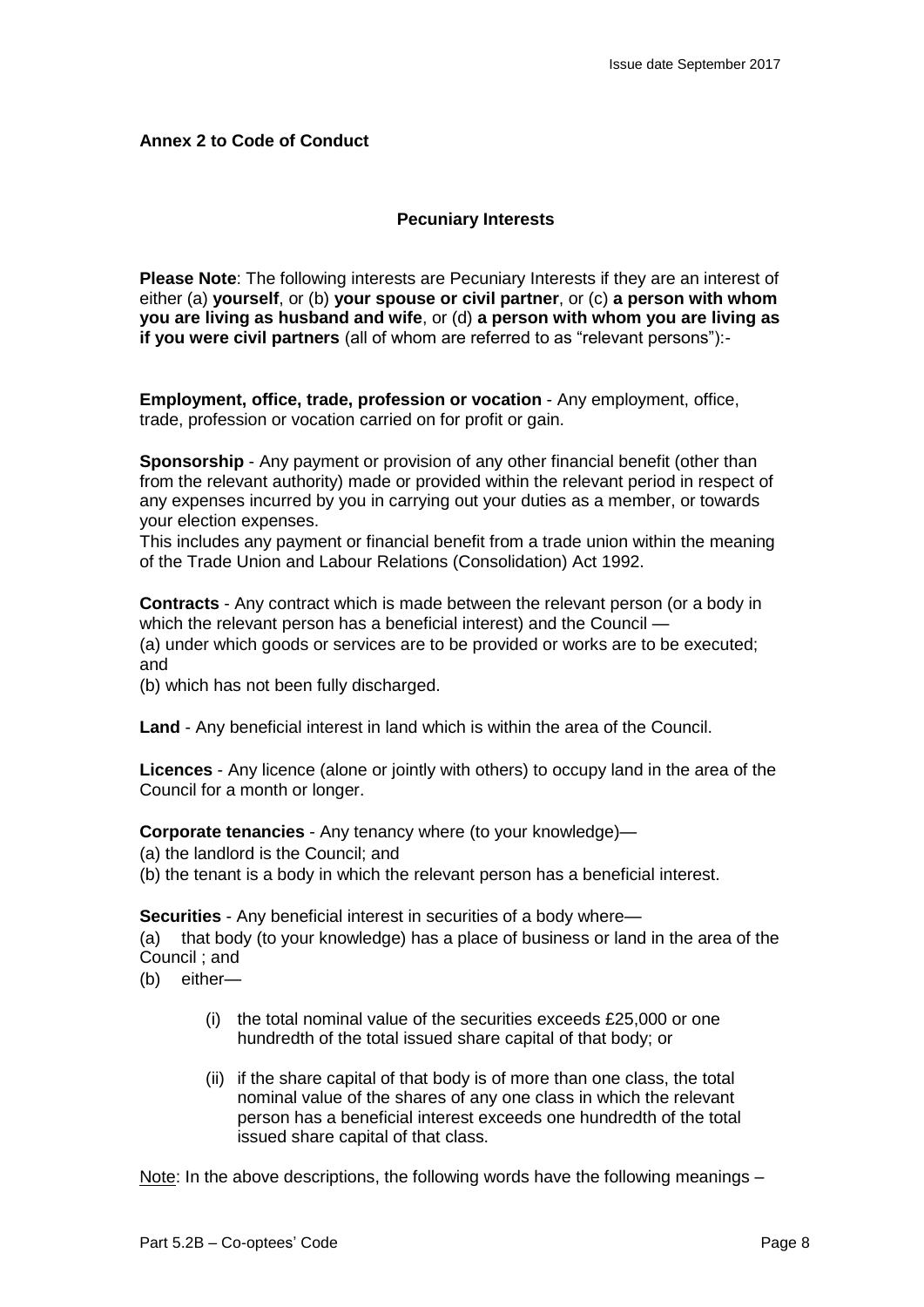"*body in which the relevant person has a beneficial interest*" means a firm in which the relevant person is a partner or a body corporate of which the relevant person is a director, or in the securities of which the relevant person has a beneficial interest;

"*director*" includes a member of the committee of management of an industrial and provident society;

"*land*" excludes an easement, servitude, interest or right in or over land which does not carry with it a right for the relevant person (alone or jointly with another) to occupy the land or to receive income;

"*securities*" means shares, debentures, debenture stock, loan stock, bonds, units of a collective investment scheme within the meaning of the Financial Services and Markets Act 2000 and other securities of any description, other than money deposited with a building society.